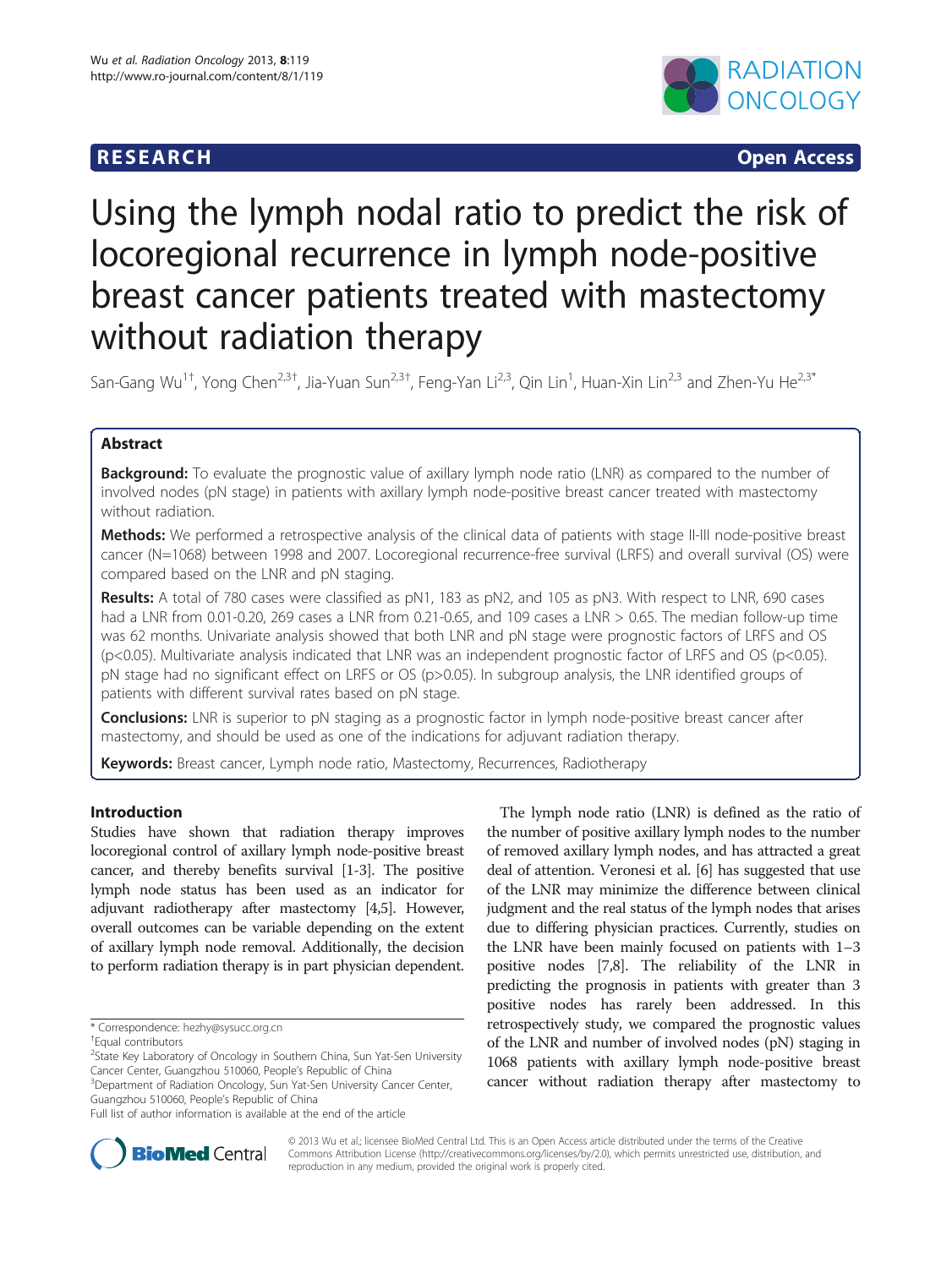| Characteristic              |     | <b>LRFS</b> |             | <b>OS</b>              |            |             |                        |
|-----------------------------|-----|-------------|-------------|------------------------|------------|-------------|------------------------|
|                             | n   | 5-year (%)  | 10-year (%) | p                      | 5-year (%) | 10-year (%) | p                      |
| Age (y)                     |     |             |             |                        |            |             |                        |
| $\leq 35$                   | 134 | 76.0        | 70.4        | $0.020^{*}$            | 74.4       | 66.4        | 0.113                  |
| > 35                        | 934 | 85.4        | 82.7        |                        | 80.5       | 67.4        |                        |
| Menopausal status           |     |             |             |                        |            |             |                        |
| Premenopausal               | 697 | 81.8        | 79.3        | 0.026                  | 80.3       | 68.9        | 0.589                  |
| Postmenopausal              | 371 | 89.0        | 85.1        |                        | 78.7       | 63.4        |                        |
| Tumor size                  |     |             |             |                        |            |             |                        |
| $T1-2$                      | 916 | 86.4        | 83.6        | $< 0.001$ <sup>*</sup> | 81.8       | 70.9        | < 0.001                |
| $T3-4$                      | 97  | 70.2        | 70.2        |                        | 61.2       | 36.1        |                        |
| Unknown                     | 55  |             |             |                        |            |             |                        |
| No of positive lymph nodes  |     |             |             |                        |            |             |                        |
| pN1 (1-3)                   | 780 | 88.7        | 86.1        | $< 0.001$ <sup>*</sup> | 86.1       | 77.7        | $< 0.001$ <sup>*</sup> |
| pN2 (4-9)                   | 183 | 77.0        | 73.0        |                        | 69.7       | 51.0        |                        |
| pN3 (≥ 10)                  | 105 | 60.6        | 53.8        |                        | 49.9       | 20.8        |                        |
| Lymph node ratio            |     |             |             |                        |            |             |                        |
| < 0.20                      | 690 | 90.2        | 87.7        | $< 0.001$ <sup>*</sup> | 87.1       | 78.6        | $< 0.001$ <sup>*</sup> |
| $0.21 - 0.65$               | 269 | 78.6        | 74.9        |                        | 75.1       | 60.9        |                        |
| > 0.65                      | 109 | 57.5        | 52.3        |                        | 44.3       | 21.5        |                        |
| ER status                   |     |             |             |                        |            |             |                        |
| Positive                    | 599 | 85.9        | 84.4        | $0.008*$               | 83.9       | 69.0        | $< 0.001$ <sup>*</sup> |
| Negative                    | 393 | 81.0        | 76.7        |                        | 72.2       | 64.2        |                        |
| Unknown                     | 76  |             |             |                        |            |             |                        |
| PR status                   |     |             |             |                        |            |             |                        |
| Positive                    | 652 | 85.9        | 83.4        | 0.008                  | 83.0       | 72.6        | $< 0.001$ <sup>*</sup> |
| Negative                    | 340 | 80.3        | 77.6        |                        | 72.3       | 57.0        |                        |
| Unknown                     | 76  |             |             |                        |            |             |                        |
| HER-2-neu status            |     |             |             |                        |            |             |                        |
| Positive                    | 321 | 81.8        | 79.7        | 0.077                  | 75.6       | 66.2        | 0.026                  |
| Negative                    | 585 | 85.5        | 82.0        |                        | 82.7       | 71.2        |                        |
| Unknown                     | 162 |             |             |                        |            |             |                        |
| Chemotherapy regimen        |     |             |             |                        |            |             |                        |
| CMF                         | 142 | 82.1        | 79.6        | 0.332                  | 76.0       | 60.1        | 0.069                  |
| Anthracycline and/or taxane | 850 | 84.9        | 81.9        |                        | 81.5       | 71.0        |                        |
| None/unknown                | 76  |             |             |                        |            |             |                        |
| Hormone therapy             |     |             |             |                        |            |             |                        |
| Yes                         | 718 | 85.7        | 82.5        | $0.032$ <sup>*</sup>   | 83.7       | 70.5        | < 0.001                |
| None                        | 350 | 81.4        | 78.8        |                        | 71.2       | 60.4        |                        |

<span id="page-1-0"></span>Table 1 Patients characteristics and univariate analysis of prognostic factors for survival

LRFS, Locoregional recurrence-free survival; OS, Overall survival; ER, Estrogen receptor; PR, Progesterone receptor; Her-2, Human epithelial growth factor receptor family 2; CMF, Cyclophosphamide, methotrexate, and 5-fluorouracil.<br>ឺp<0.05 indicates a significant difference.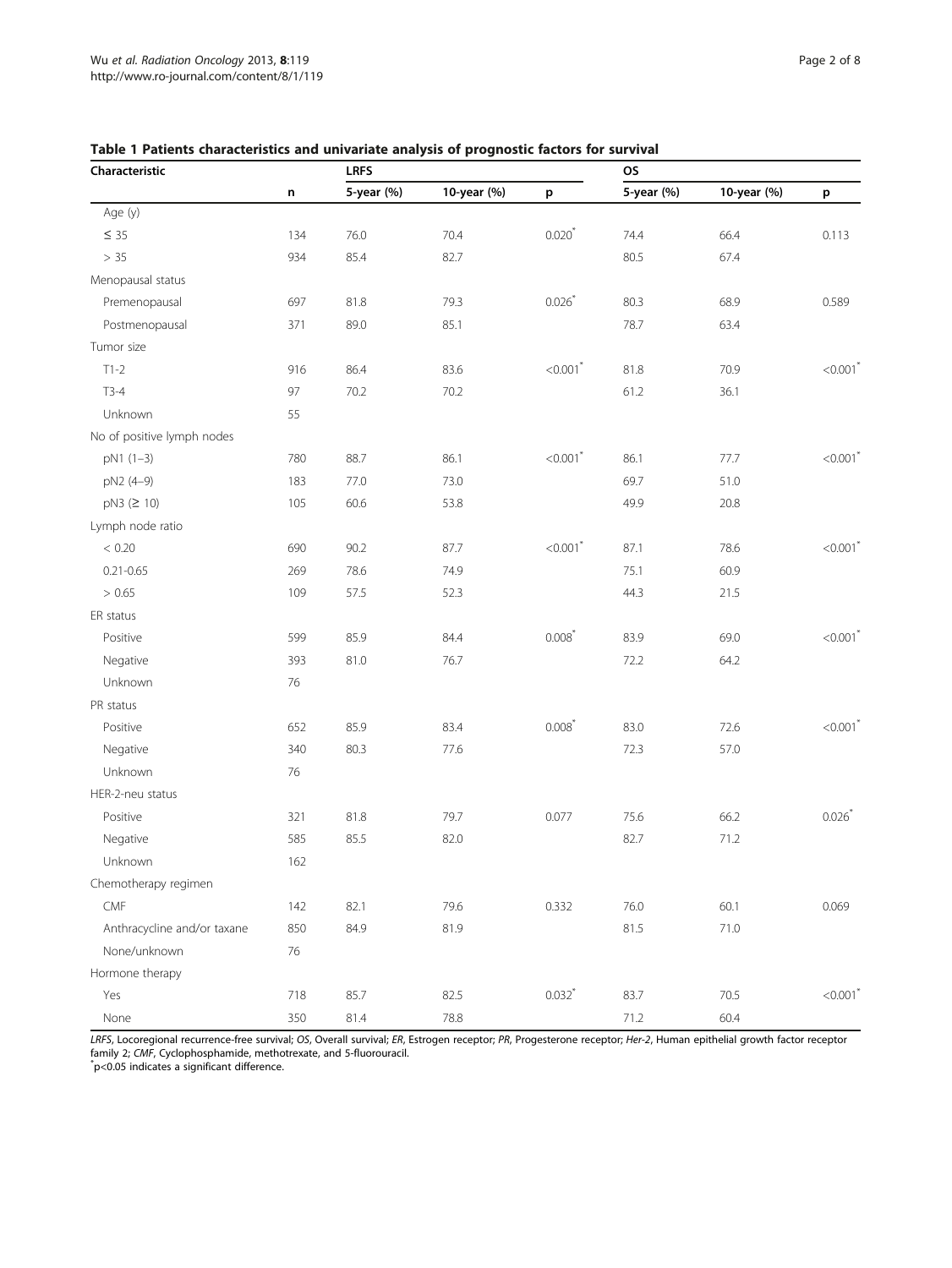<span id="page-2-0"></span>determine the value of the LNR as an indicator for adjuvant radiation therapy in these patients.

## Materials and methods

## Study population

The study was performed in accordance with the Declaration of Helsinki and was approved by the ethics committee of Sun Yat-Sen University Cancer Center. Written consent was given by the patients for their information to be stored in the hospital database and used for research. A total of 1068 female stage II-III breast cancer patients treated between January 1998 and May 2007 at the Sun Yat-sen University Cancer Center were included in this study. All patients were diagnosed with unilateral breast cancer without initial distant metastasis, and underwent mastectomy and axillary lymph node dissection. Staging was based on the 2009 7th edition of the American Joint Committee on Cancer (AJCC) staging system, and patients with a post-mastectomy pathological stage of T1- 4N1-3M0 were included. In all cases, the tumor was completely dissected and surgical margins were negative. No neo-adjuvant therapy was administered before surgery, and no adjuvant radiotherapy was provided after surgery. No patients had any serious comorbid conditions.

## Clinical and pathological factors and lymph node status

Clinical and pathological characteristics were used to assess the risk of locoregional recurrence and death, and included age, menopausal status, T stage, pN stage, and estrogen receptor (ER), progesterone receptor (PR), and human epithelial growth factor receptor family 2 (Her-2) status. T staging and pN staging were determined according to the AJCC staging system (7th edition, 2009). LNR classifications were based on the report by Vinh-Hung et al. [[9](#page-7-0)]. Patients were classified into 3 groups: LNR 0.01-0.20, LNR 0.21 - 0.65, and  $LNR > 0.65$ .

## Follow-up and survival endpoints

Follow-up was scheduled every 3–6 months after surgery. Locoregional recurrence-free survival (LRFS) and overall survival (OS) were the primary study endpoints.

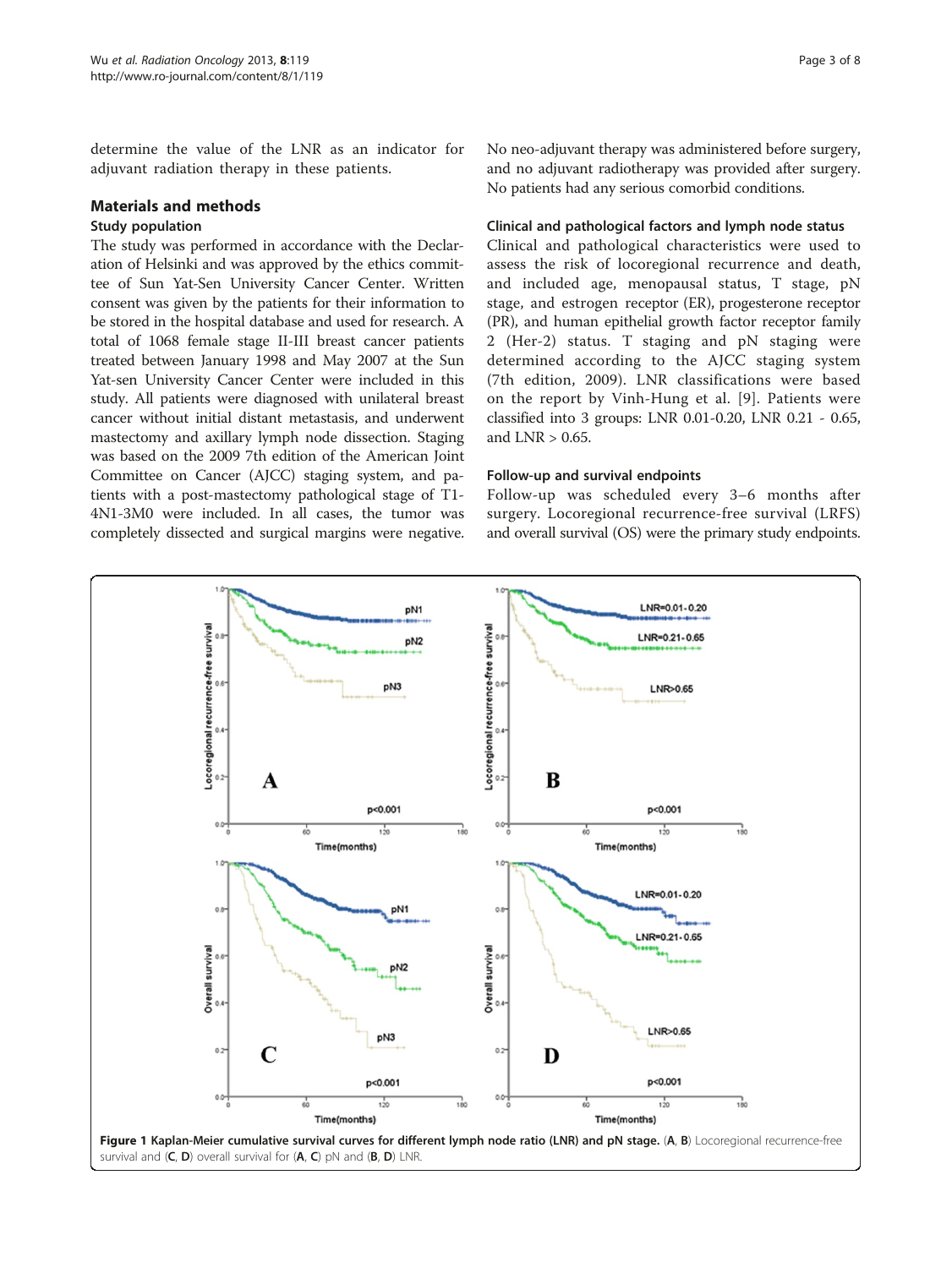<span id="page-3-0"></span>Locoregional recurrence was defined as pathologically confirmed relapse on the chest wall, supra- and infraclavicular fossa, axillary area, or internal mammary region. Mortality was defined as breast cancer-related death.

## Statistical analysis

Data were analyzed using SPSS 16.0 software. Kaplan-Meier curves were generated to compare the survival rates. The statistical significance of data was analyzed by log-rank test. Cox stepwise regression analysis was used for multivariate analysis, and significant variables in univariate analysis as indicated by p<0.05 were included in the Cox model. Statistical significance was set at p<0.05.

## Results

### Clinical and pathological factors and treatment protocol

A total of 1068 patients with a median age of 47 years (range, 23–90 years) were included in the study. The clinical and pathological characteristics of the patients are summarized in Table [1](#page-1-0). The median numbers of axillary lymph nodes removed and positive lymph nodes

were 15 (1–45) and 2 (1–44), respectively. Based on the pN staging system, 780 cases (73.1%) were classified as N1, 183 cases (17.1%) as N2, and 105 cases (9.8%) as N3. The median LNR was 0.14 (0.03-1.00). There were 690 cases (64.6%) with a LNR from 0.01-0.20, 269 (25.2%) with a LNR from 0.21-0.65, and 109 (10.2%) with a LNR  $> 0.65$ . A total of 1032 patients (96.6%) received chemotherapy following surgery. Among them, 142 cases underwent a regimen consisting of cyclophosphamide, methotrexate, and 5-fluorouracil (CMF), and 890 cases received regimens with anthracycline and/or taxane. The other 36 patients did not receive any chemotherapy. All patients with a positive hormone receptor status were treated with endocrine therapy using tamoxifen and aromatase inhibitors after chemotherapy. Herceptin was used for 4 patients with Her-2 overexpression.

## Survival and disease progression

The median follow-up time for all patients was 62 months (5–154 months). Locoregional recurrence occurred in 155

| Table 2 Multivariate analysis of survival by lymph node ratio and pN stage |  |  |  |
|----------------------------------------------------------------------------|--|--|--|
|----------------------------------------------------------------------------|--|--|--|

| Characteristic                 | <b>LRFS</b>         |                        | <b>OS</b>            |                        |  |
|--------------------------------|---------------------|------------------------|----------------------|------------------------|--|
|                                | HR (95% CI)         | p                      | HR (95% CI)          | p                      |  |
| Age (y)                        |                     |                        |                      |                        |  |
| $\leq$ 35 vs. > 35             | 1.664 (1.082-2.558) | $0.020*$               |                      |                        |  |
| Menopausal status              |                     |                        |                      |                        |  |
| Pre- vs. postmenopausal        | 1.623 (1.106-2.383) | 0.105                  |                      |                        |  |
| Tumor size                     |                     |                        |                      |                        |  |
| T3-4 vs. T1-2                  | 1.636 (1.029-2.600) | 0.037                  | 1.392 (0.917-2.113)  | 0.121                  |  |
| ER status                      |                     |                        |                      |                        |  |
| Negative vs. positive          | 1.536 (1.095-2.155) | $0.013*$               | 1.054 (0.699-1.590)  | 0.802                  |  |
| PR status                      |                     |                        |                      |                        |  |
| Negative vs. positive          | 1.626 (1.148-2.302) | 0.317                  | 1.490 (1.040-2.136)  | $0.030^{*}$            |  |
| HFR-2-neu status               |                     |                        |                      |                        |  |
| Positive vs. negative          |                     |                        | 1.208 (0.888-1.644)  | 0.228                  |  |
| Hormone therapy                |                     |                        |                      |                        |  |
| None vs. yes                   | 1.180 (0.731-1.904) | 0.498                  | 1.570(1.093-2.255)   | $0.015$ <sup>*</sup>   |  |
| Lymph node ratio               |                     |                        |                      |                        |  |
| < 0.20                         | 1 (Reference)       |                        | 1 (Reference)        |                        |  |
| $0.21 - 0.65$                  | 1.886 (1.273-2.794) | $0.002$ <sup>*</sup>   | 1.964 (1.387-2.782)  | $<0.001$ <sup>*</sup>  |  |
| > 0.65                         | 5.013 (3.191-7.877) | $< 0.001$ <sup>*</sup> | 7.381 (5.161-10.557) | $< 0.001$ <sup>*</sup> |  |
| Number of positive lymph nodes |                     |                        |                      |                        |  |
| pN1                            | 1 (Reference)       |                        |                      |                        |  |
| pN <sub>2</sub>                | 0.828 (0.476-1.442) | 0.522                  | 1.327 (0.808-2.179)  | 0.263                  |  |
| pN3                            | 0.894 (0.437-1.828) | 0.907                  | 1.654 (0.904-3.027)  | 0.103                  |  |

LRFS, Locoregional recurrence-free survival; OS, Overall survival; ER, Estrogen receptor; PR, Progesterone receptor; Her-2, Human epithelial growth factor receptor family 2; HR, Hazard ratio; CI, Confidence interval.

p<0.05 indicates a significant difference.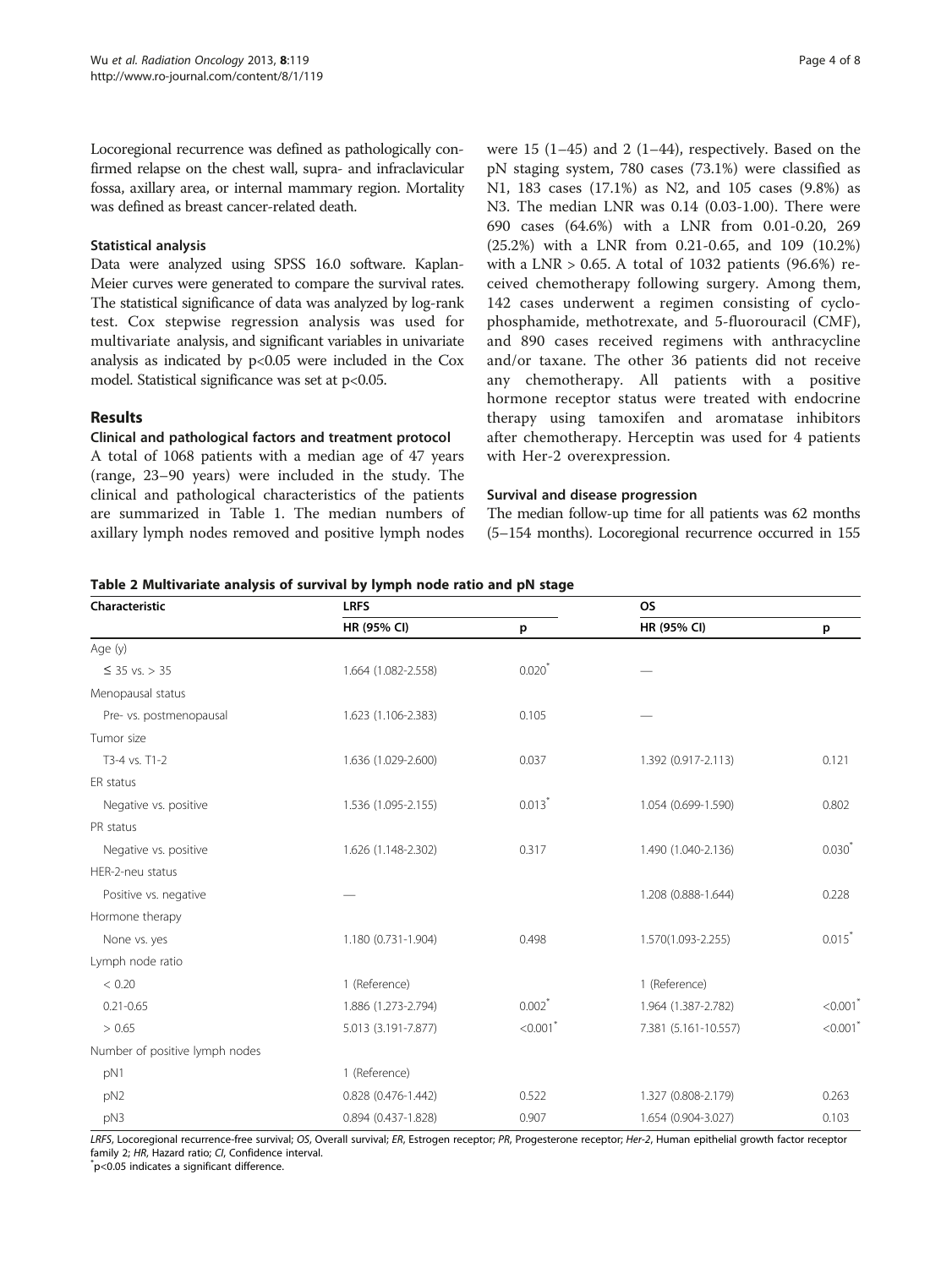cases. The 5- and 10-year LRFS rates were 84.3% and 81.3%, respectively. The median time to recurrence was 23 months (range, 4–91 months). Supraclavicular fossa recurrence occurred in 73 cases (47.1%), chest wall recurrence in 47 cases (30.3%), axillary lymph node recurrence in 3 cases (1.9%), internal mammary recurrence in 2 cases (1.3%), and infraclavicular fossa recurrence in 2 cases (1.3%). There were 28 cases in which recurrence occurred at  $\geq$  2 sites (18.1%). A total of 240 patients died, among whom 229 died as a result of breast cancer and 11 died of other disorders. The 5- and 10-year OS rates were 79.7% and 67.3%, respectively.

## Analysis of prognostic factors

Univariate analysis showed that age, menopausal status, T stage, pN stage, LNR, ER and PR status, and hormone therapy were all prognostic factors of LRFS (p<0.05 ). The 10-year LRFS rates were 86.1%, 73.0%, and 53.8% for stage pN1, pN2, and pN3, respectively (p<0.001), while the rates were 87.7%, 74.9%, and 52.3% for a LNR of 0.01-0.20, LNR of 0.21 - 0.65, and a LNR  $> 0.65$ , respectively (p<0.001). T stage, pN stage, LNR, ER, PR, and Her-2 status, and hormone therapy were all prognostic factors of OS ( $p < 0.0$  5) (Table [1](#page-1-0) and Figure [1\)](#page-2-0).

The variables demonstrating statistical significance by univariate analysis were further analyzed using multivariate analysis in the Cox regression model. When pN and LNR were included as covariants, the LNR remained an independent prognostic factor for LRFS and OS (p<0.05), with a higher LNR indicating a higher risk, but pN stage exhibited no effect on LRFS and OS (p>0.0 5) (Table [2\)](#page-3-0).

## Prognostic significance of LNR based on pN stage

The subgroup analysis of the prognostic significance of LNR according to different pN stages is shown in Table 3 and Figure [2](#page-5-0). For pN1 patients, the 5-year and 10-year LRFS for a LNR of 0.21-0.65 were 80.4% and 74.8%, respectively, which were significantly lower than values of 90.3% and 88.2%, respectively, when the LNR was < 0.20 (p 0.002). The 5-year LRFS for pN2 patients with a LNR of 0.01-0.20, 0.21 - 0.65, and > 0.65, were 80.0%, 82.1%, and 44.6%, respectively ( $p<0.001$ ). Among  $pN3$  patients, the LNR had no impact the prognosis, but the LRFS was lower, the 5-year LRFS was 66.7%, 59.2%, and 66.2% for patients with a LNR of 0.01-0.20, 0.21 - 0.65, and > 0.65, respectively (p=0.508). The LNR was a prognosis factor with respect to OS based on pN stage.

## **Discussion**

Although significant progress has been made in understanding molecular biomarkers of breast cancer, axillary lymph node status remains one of the fundamental

| Page 5 of 8 |  |  |  |
|-------------|--|--|--|
|-------------|--|--|--|

## Table 3 Impact of lymph node ratio according to different pN stages

| Characteristic                       |     | <b>LRFS</b>   |                |                        | <b>OS</b>     |                |                      |
|--------------------------------------|-----|---------------|----------------|------------------------|---------------|----------------|----------------------|
|                                      | n   | 5-year<br>(%) | 10-year<br>(%) | p                      | 5-year<br>(%) | 10-year<br>(%) | $\mathbf{p}$         |
| pN1 (1-3<br>positive nodes)          |     |               |                |                        |               |                |                      |
| Lymph node<br>ratio                  |     |               |                |                        |               |                |                      |
| < 0.20                               | 667 | 90.3          | 88.2           | $0.002$ <sup>*</sup>   | 87.3          | 79.0           | 0.054                |
| $0.21 - 0.65$                        | 107 | 80.0          | 74.8           |                        | 80.1          | 71.0           |                      |
| > 0.65                               | 6   | 83.3          |                |                        | 75.0          |                |                      |
| pN2 (4-9<br>positive nodes)          |     |               |                |                        |               |                |                      |
| Lymph<br>node ratio                  |     |               |                |                        |               |                |                      |
| < 0.20                               | 16  | 80.0          |                | $< 0.001$ <sup>*</sup> | 84.4          | 56.3           | $0.004^{7}$          |
| $0.21 - 0.65$                        | 141 | 82.1          | 77.2           |                        | 72.0          | 55.2           |                      |
| > 0.65                               | 26  | 44.6          |                |                        | 49.2          | 26.2           |                      |
| $pN3$ ( $\geq 10$<br>positive nodes) |     |               |                |                        |               |                |                      |
| Lymph<br>node ratio                  |     |               |                |                        |               |                |                      |
| < 0.20                               | 7   | 66.7          |                | 0.508                  | 80.0          |                | $0.013$ <sup>*</sup> |
| $0.21 - 0.65$                        | 21  | 59.2          |                |                        | 69.3          |                |                      |
| > 0.65                               | 77  | 62.2          | 49.8           |                        | 41.4          | 15.4           |                      |

LRFS, Locoregional recurrence-free survival; OS, Overall survival. p<0.05 indicates a significant difference.

prognostic factors that guides the decision for postmastectomy radiation therapy [\[4,5](#page-6-0)]. Presently, the tumor, regional lymph node, metastasis (TNM) staging system, established by the AJCC, is accepted and utilized worldwide. In this system, the pN staging of axillary lymph nodes is based on the absolute number of lymph nodes. Although easy to use, the accuracy of the approach may be affected by the number of removed axillary lymph nodes, and thus may be subject to unintended variability. In the present study, we explored the prognostic value of LNR in stage II-III nodepositive breast cancer patients without radiotherapy after mastectomy, and demonstrated that the LNR can better predict tumor recurrence and mortality.

The 82b and 82c randomized trials of radiotherapy conducted by the Danish Breast Cancer Cooperative Group provided evidence that postoperative adjuvant radiotherapy has therapeutic value in axillary lymph node-positive breast cancer; however, the median number lymph nodes removed was 7, suggesting that adjuvant therapy used at that time appears insufficient [\[10](#page-7-0)]. Nagao et al. [[11\]](#page-7-0) showed that the LRFS rate was 8.7% with radiotherapy and 7.3% without radiotherapy after mastectomy in lymph node-positive nodes patients, with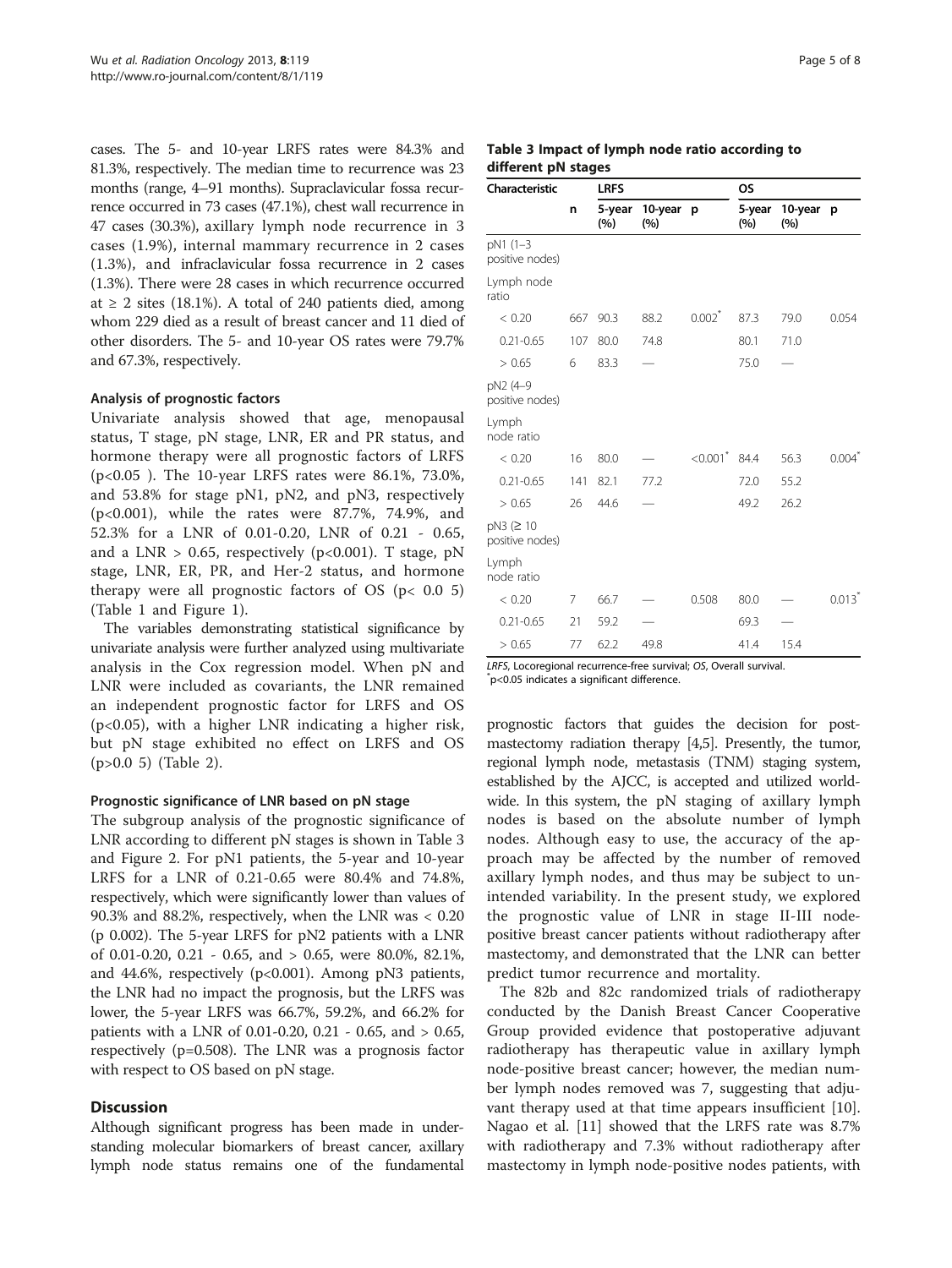<span id="page-5-0"></span>

a median number of lymph nodes removed of 18.6. In a study by Gentilini et al. [[12](#page-7-0)] in which patients received no radiotherapy after mastectomy plus total axillary clearance (I/II/III region) where the median number of lymph nodes removed was 23, with the 5-year LRFS rates were 3.0%, 8.1%, and 9.9% for N0, N1 and  $\geq$  N2 stage disease,

respectively. These studies suggest that sufficient clearance of lymph nodes is helpful to reduce locoregional recurrence, and thereby affects the decision to administer adjuvant radiotherapy.

Physician differences and experience can affect the accuracy of pN staging. Due to variations in the clearance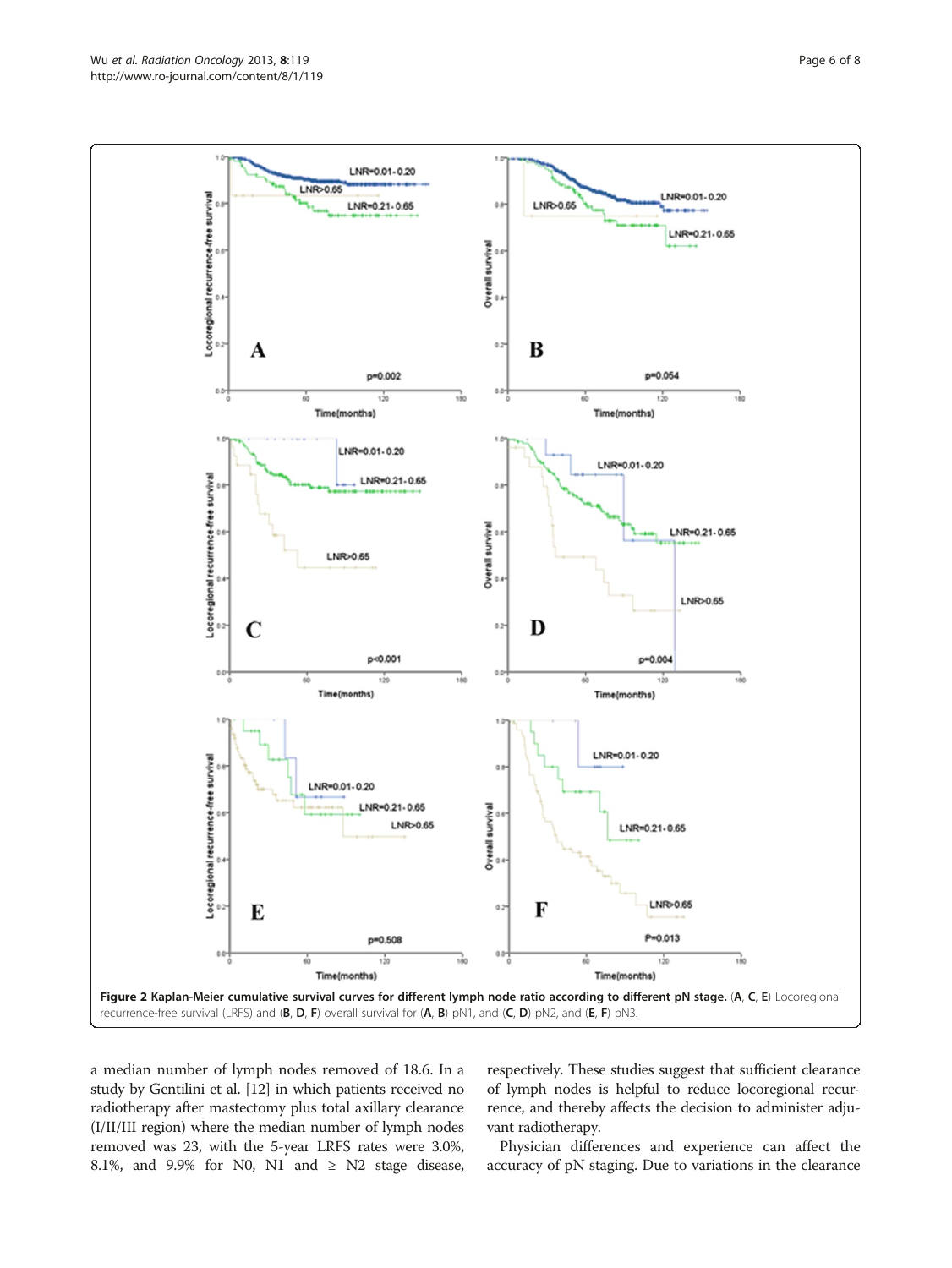<span id="page-6-0"></span>of axillary lymph nodes and different physical examination findings, the accuracy of pN staging can be compromised. Furthermore, the optimal number of the axillary lymph nodes that need to be removed remains controversial [[13,14](#page-7-0)]. However, Fisher et al. [[7\]](#page-7-0) demonstrated that use of the LNR may minimize the difference in prognosis seen among hospitals due to different degrees of lymph node clearance. Several studies have shown that use of the LNR may change pN staging based on the AJCC system, and should be considered in addition to TNM staging in order to provide better guidance regarding adjuvant therapy [[7](#page-7-0),[9,15](#page-7-0)-[19](#page-7-0)]. Our study suggests that the LNR is an independent prognostic factor of LRFS and OS, and pN staging lost significance when LNR was included in the multivariate analysis. This suggests that LNR has better prognostic value than pN staging.

Locoregional recurrence is a determinant in the selection of adjuvant radiotherapy after mastectomy. The St. Gallen Breast Cancer Conference in 1998 recommended postoperative radiotherapy when the expected LRFS rate was > 20% [[20](#page-7-0)]. In recent years, research has been concentrated on the effect of LNR on OS in patients with breast cancer [\[15-17](#page-7-0)], and the studies on LRFS have been mainly conducted in patients with 1–3 metastatic lymph nodes (pN1) [[7,8](#page-7-0)]. Our study suggests that LNR is superior to pN staging as a predictor of LRFS in patients with breast cancer. We performed subgroup analysis of the prognostic value of LNR according to different pN stages, and for pN1 patients the 5-year and 10-year locoregional recurrence rates (LRR) were 20% and 25.2%, and the LRR was above 20% in stage pN2 and pN3 patients across all LNR groups. The value of adjuvant radiotherapy in 1–3 metastatic lymph nodes is still controversial. Therefore, we recommend that LNR should be employed as one of the indications for adjuvant radiotherapy after mastectomy (i.e., radiation therapy should be considered if the LNR is > 0.20), instead of a treatment decision based only on pN stage.

Our study does have several limitations. First, the conclusions are based on a single center retrospective study and may not be generalizable to other populations. However, an increasing amount of data now supports the prognostic value of LNR in breast cancer, e.g., the International Nodal Ratio Working Group is currently undertaking research to establish the prognostic significance of LNR in breast cancer [[19\]](#page-7-0). Second, there is no consensus on standard cutoff points for LNR [[7,9,18,19](#page-7-0)]. The LNR cutoff points used in this study were based on the report by Vinh-Hung et al., which has been validated in studies in other countries [\[15-17](#page-7-0)]. Our study suggests that the cutoff points for the LNR used by Vinh-Hung et al. are applicable to Chinese women with breast cancer,

but a larger sample size is needed to confirm the results. Third, the prognostic value of Ki-67 was not analyzed due to missing data, and most of the patients did not received trastuzumab therapy.

## **Conclusions**

In summary, our study demonstrated that LNR is a better prognostic predictor than pN stage in patients with axillary lymph node-positive breast cancer after mastectomy, and should be used as one of the indications for adjuvant radiation therapy . Further prospective studies are necessary to assess the impact of LNR on prognosis, and to define the usefulness of postoperative radiotherapy.

#### Abbreviations

LNR: Lymph node ratio; ER: Estrogen receptor; PR: Progesterone receptor; Her-2: Human epithelial growth factor receptor family 2; LRFS: Locoregional recurrence-free survival; OS: Overall survival; CMF: Cyclophosphamide, methotrexate, and 5-fluorouracil; AJCC: American Joint Committee on Cancer; TNM: Tumor, regional lymph node, metastasis.

#### Competing interests

The authors declare they have no competing interests of the article.

#### Authors' contributions

SGW,YC, and JYS carried out the data collection and writing of the manuscript; SGW helped to conceive the study; ZYH contributed to the design of the study; FYL and QL helped to collect data, HXL participated in statistical analysis. All authors read and approved the final manuscript.

#### Acknowledgments

This study was supported by a grant from Sci-Tech Office of Guangdong Province (No.2008B060 600019) and the Youth Foundation of the First Affiliated Hospital of Xiamen University (No. XYY2012005).

#### Author details

<sup>1</sup>Xiamen Cancer Center, Department of Radiation Oncology, the First Affiliated Hospital of Xiamen University, Xiamen 361003, People's Republic of China. <sup>2</sup> State Key Laboratory of Oncology in Southern China, Sun Yat-Sen University Cancer Center, Guangzhou 510060, People's Republic of China. <sup>3</sup> <sup>3</sup>Department of Radiation Oncology, Sun Yat-Sen University Cancer Center, Guangzhou 510060, People's Republic of China.

#### Received: 19 November 2012 Accepted: 8 May 2013 Published: 14 May 2013

#### References

- 1. Overgaard M, Hansen PS, Overgaard J, et al: Postoperative radiotherapy in high-risk premenopausal women with breast cancer who receive adjuvant chemotherapy. Danish Breast Cancer Cooperative Group 82b Trial. N Engl J Med 1997, 337:949–955.
- 2. Overgaard M, Jensen MB, Overgaard J, et al: Postoperative radiotherapy in high-risk postmenopausal breast-cancer patients given adjuvant tamoxifen: Danish Breast Cancer Cooperative Group DBCG 82c randomised trial. Lancet 1999, 353:1641–1648.
- 3. Ragaz J, Olivotto IA, Spinelli JJ, et al: Locoregional radiation therapy in patients with high-risk breast cancer receiving adjuvant chemotherapy: 20-year results of the British Columbia randomized trial. J Natl Canc Inst 2005, 97:116–126.
- 4. Beenken SW, Urist MM, Zhang Y, et al: Axillary lymph node status, but not tumor size, predicts locoregional recurrence and overall survival after mastectomy for breast cancer. Ann Surg 2003, 237:732–738.
- 5. Singletary SE, Allred C, Ashley P, et al: Revision of the American Joint Committee on Cancer staging system for breast cancer. J Clin Oncol 2002, 20:3628–3636.